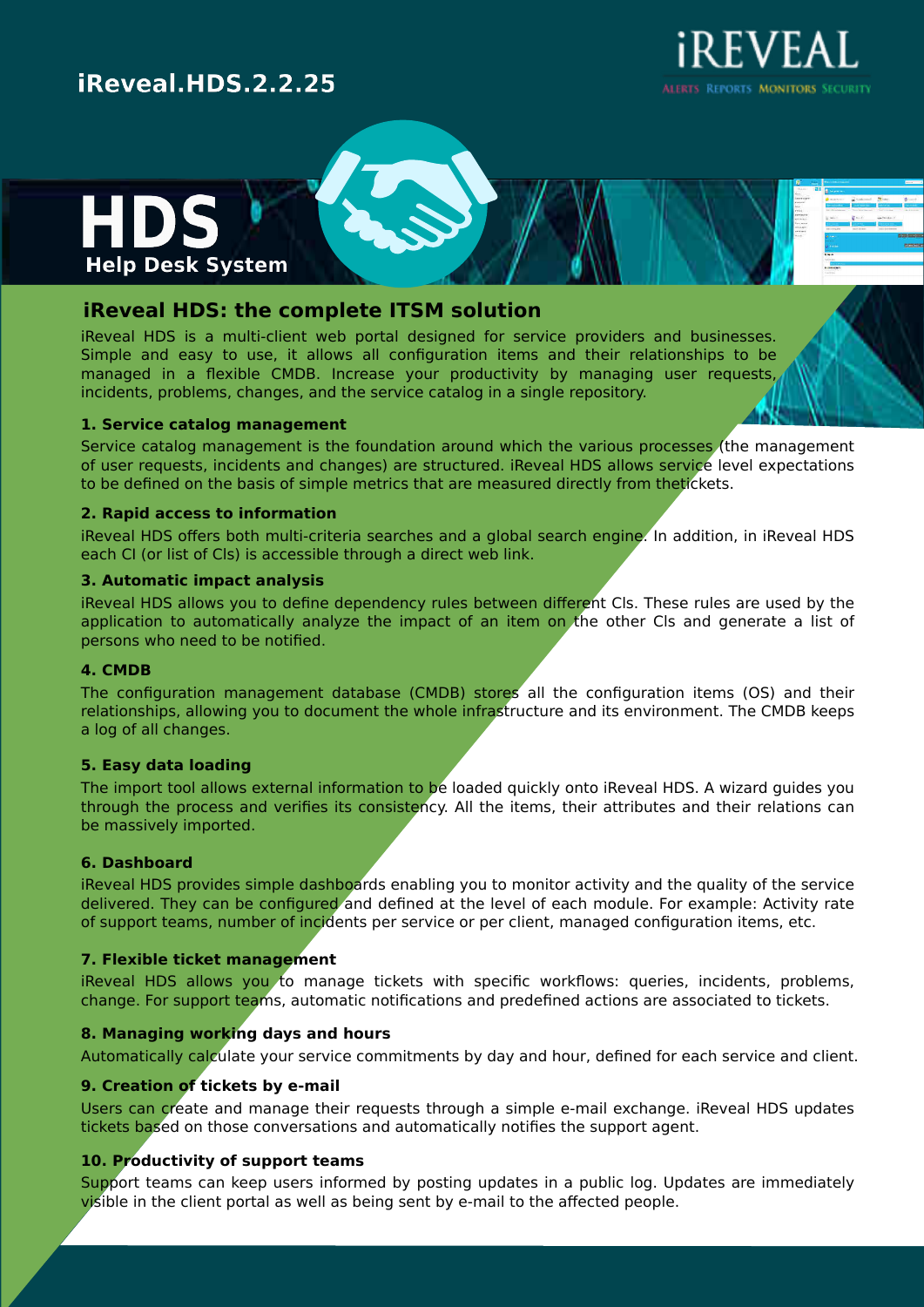# iREVEAL

ALERTS REPORTS MONITORS SECURITY

### iReveal.HDS.2.2.25



#### **11. Integrated activity report with Excel**

Using the native functionality of Excel (web data import) you can easily create activity reports based on iReveal HDS data. All you need is a basic knowledge of Excel.

#### **12. Approval of user requests**

iReveal HDS can predefine rules to automate the approval process (through an e-mail for example). iReveal HDS allows active or passive approvals as well as multilevel approvals.

#### **13. Data integration**

iReveal HDS integrates a powerful data exchange engine to add, update and delete external information according to predefined reconciliation rules. Data can be processed through an ETL or a script. All this information can be exported in HTML, CSV and XML. For complex exports, iReveal HDS integrates the query language OQL. A program interface (REST/JSON) gives access to all the elements of the application.

#### **14. Client portal**

"Client" users can submit queries directly according to the service catalog while tracking and updating them on the portal. For standard requests the portal also provides predefined templates.

#### **15. Satisfaction surveys**

With iReveal HDS you can design questionnaires and manage surveys to evaluate user satisfaction. The survey results can be accessed directly via the web interface and can also be printed and exported in CSV format.

#### **16. General characteristics**

- Multi-client capability with data partitioning
- Multi-criteria searches
- Data export in CSV, HTML, XML, PDF
- Data import in CSV
- Google-type global search
- Synchronous or asynchronous automatic email notification • User profile management• Direct link with Cls and lists • Complete change history • Configurable dashboards • Complete REST/JSON API for access to data

#### **17. Problem management**

- Documentation of recurring incidents
- Links with incidents and changes
- Database of known errors and FAQ
- Documentation of workaround
- Documentation of solution
- Links between problem and affected Cls

#### **18. Change management**

- Change management with approval process and role (manager, supervisor, etc.)
- Automatic impact analysis
- Links with incidents and problems
- Links between change and affected Cls
- Documentation of implemented actions
- Documentation of recovery plan

#### **19. CMDB**

- Contact and role management
- Infrastructure management (servers, networks, printers, PCs, etc.)
- Software and application architecture management
- Business process management
- Management of relationships between CMDB elements
- Document management (in relationship with Cls)
- CI groups (can be arranged in a hierarchy)
- License and patch management
- Management of organizations and sites (option of hierarchy)

#### **20. Service catalog & SLA**

- Management of service catalog and SLA
- Definition of agreed metrics (TOO, TTR ...)
- Definition of coverage windows
- Management of client and vendor contracts
- Relationships between contracts and Cls
- Relationships between contracts and contacts
- Addition of documents